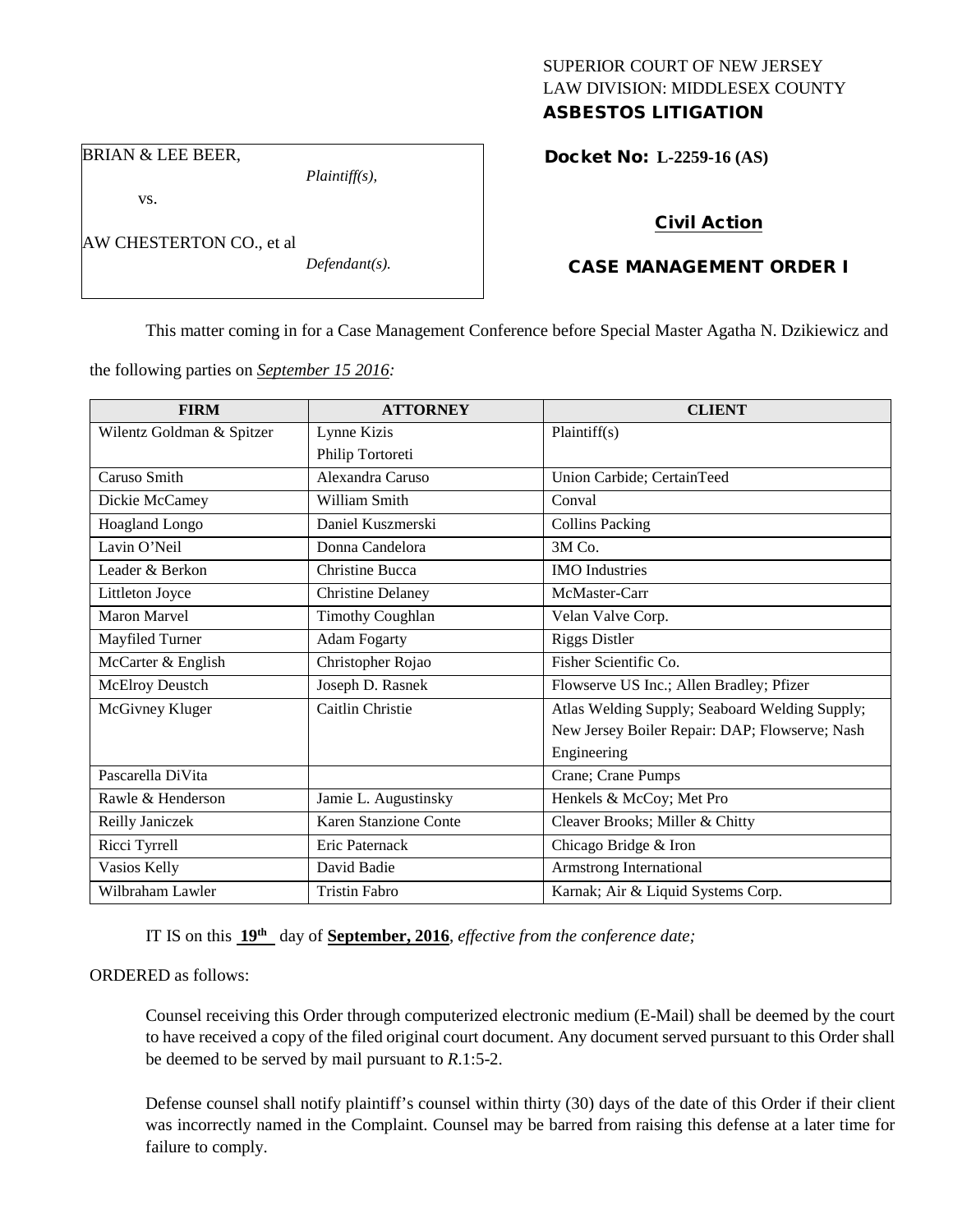# **DISCOVERY**

| September 30, 2016 | Defendants shall serve answers to standard interrogatories by this date.                                                                                                                                    |
|--------------------|-------------------------------------------------------------------------------------------------------------------------------------------------------------------------------------------------------------|
| October 14, 2016   | Plaintiff shall propound supplemental interrogatories and document requests by this date.                                                                                                                   |
| November 14, 2016  | Defendants shall serve answers to supplemental interrogatories and document requests by this<br>date.                                                                                                       |
| October 14, 2016   | Defendants shall propound supplemental interrogatories and document requests by this date.                                                                                                                  |
| November 14, 2016  | Plaintiff shall serve answers to supplemental interrogatories and document requests by this<br>date.                                                                                                        |
| November 30, 2016  | Fact discovery, including depositions, shall be completed by this date. Plaintiff's counsel shall<br>contact the Special Master within one week of this deadline if all fact discovery is not<br>completed. |
| November 30, 2016  | Depositions of corporate representatives shall be completed by this date.                                                                                                                                   |

## **EARLY SETTLEMENT**

November 30, 2016 Settlement demands shall be served on all counsel and the Special Master by this date.

## **SUMMARY JUDGMENT MOTION PRACTICE**

- November 30, 2016 Plaintiff's counsel shall advise, in writing, of intent not to oppose motions by this date.
- December 9, 2016 Summary judgment motions shall be filed no later than this date.
- January 6, 2017 Last return date for summary judgment motions.

#### **MEDICAL DEFENSE**

- December 16, 2016 Plaintiff shall serve medical expert reports by this date.
- January 31, 2017 Defendants shall identify its medical experts and serve medical reports, if any, by this date. **In addition, defendants shall notify plaintiff's counsel (as well as all counsel of record) of a joinder in an expert medical defense by this date.**

#### **LIABILITY EXPERT REPORTS**

- December 16, 2016 Plaintiff shall identify its liability experts and serve liability expert reports or a certified expert statement by this date or waive any opportunity to rely on liability expert testimony.
- January 31, 2017 Defendants shall identify its liability experts and serve liability expert reports, if any, by this date or waive any opportunity to rely on liability expert testimony.

\_\_\_\_\_\_\_\_\_\_\_\_\_\_\_\_\_\_\_\_\_\_\_\_\_\_\_\_\_\_\_\_\_\_\_\_\_\_\_\_\_\_\_\_\_\_\_\_\_\_\_\_\_\_\_\_\_\_\_\_\_\_\_\_\_\_\_\_\_\_\_\_\_\_\_\_\_\_\_\_\_\_\_\_\_\_\_\_\_\_\_\_\_\_\_\_\_\_\_\_\_\_\_\_\_\_\_\_\_\_